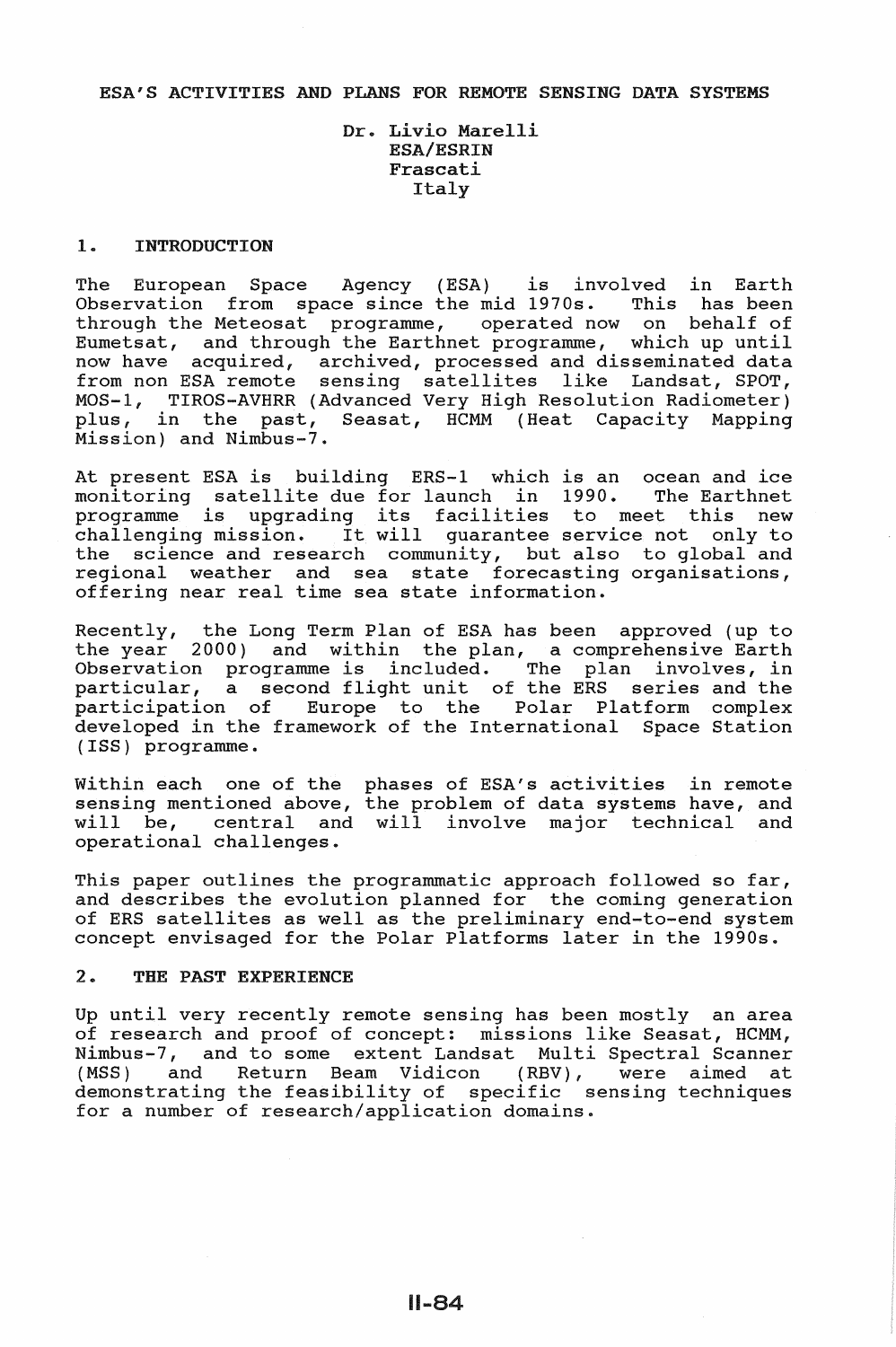The satellites mentioned above were not developed by ESA and had no assurance of continuity: in fact, Landsat is the only service which has maintained practical data continuity over the years.

Another aspect of the series of satellites launched towards<br>the end of the 70s was the fact that they relied mostly on end of the 70s was the fact that they relied mostly on regional ground stations to collect data since only some had on-board recorders, the vast majority of which proved rather unreliable.

ESA's philosophy for the data systems associated with the above missions can be summarised as follows :

Decentralised network of ground stations covering the major areas of interest for the European users (e.g. Europe, Scandinavia/Greenland and the Arctic region, North Africa and the Sahel).

Each regional station charged with data acquisition, archiving and pre-processing (bulk correction) on request.

Centralised network management and service including catalogue, quick-looks, order handling and quality control. interface

Dissemination system, exclusively off-line, delivering digital and photographic products through mail and/or special delivery to nominated centres in participating countries or to individual users.

The archiving task is restricted in preserving the original raw data recorded digitally on High Density Digital Tape (HDDT) (one should bear in mind that Seasat Synthetic Aperture Radar (SAR) and Landsat RBV were transmitting in analog form) or on Computer Compatible Tape (CCT) for HCMM/Nimbus-7.

Data received was screened systematically to generate quick-looks and catalogue entries primarily to obtain reliable cloud cover information, although the cloud cover assessment was assigned by operators with computer support.

The catalogue of such missions as Landsat was assessable<br>on-line from low speed land lines or packet switching from low speed land lines networks. A full set of quick look prints of data available was set up at the centralised user services facility (ESRIN, Frascati) as well as at most of the national centres which act as points of contact for their national user community.

Products were generated exclusively upon user request in view of the large difference between data collected and data<br>actually exploited: it should be mentioned that, in the case it should be mentioned that, in the case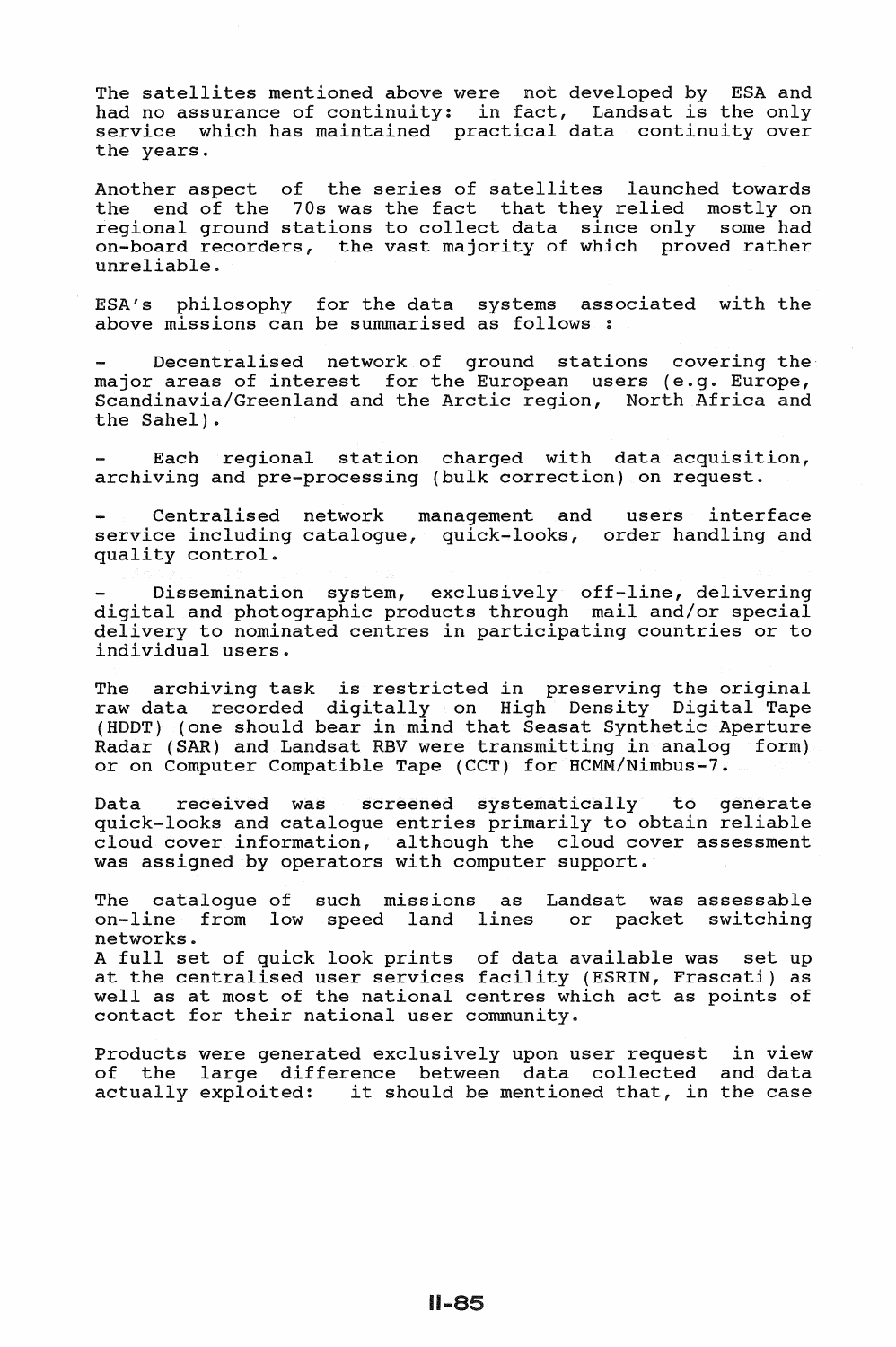of Europe, up to 70% of acquired data are cloud covered for a<br>good part of the year. As regards acquisition strategy, two As regards acquisition strategy, two approaches were adopted :

a) Landsat data was acquired coverage of member states and to Arctic due to swath overlap. systematically over the a lesser extent over the

b) The experimental satellites were handled instead according to an agreed science plan defined between Principal Investigators (PIs), NASA and Earthnet.

So far the system has provided an acceptable service and the large archives have proved accessible longer than expected though the old Landsat data ('75-'78) cannot be guaranteed any longer as the rest.

All attempts of purging the data sets of cloud covered passes have demonstrated that the exercise doesn't pay off because, transcriptions are labor intensive and strain the old HOOTs which are difficult to maintain after so many years.

On the other hand, user demand for very old data is so modest that it doesn't justify major investments.

For several years, quick-looks for Landsat MSS were compacted on microfiches but also this exercise proved costly and of limited value to users due to long delays between sensing and the availability of the microfiches.

In the specific case of Meteosat, the handling of the archive on HOOT proved infeasible and it was decided to transfer data on 6250 bpi CCTs: the volume of data involved and the importance of the data set for such projects as FGGE made the exercise worthwhile. Figure 1 gives some general indication on volume of data handled so far by Earthnet.

3. THE PRESENT GENERATION OF REMOTE SENSING MISSIONS

Starting with the launch of Landsat 4/5 in the early '80s and later with the launch of Spot 1, a new generation of pre-operational/commercial missions have become available.

Furthermore, the remote sensing user community became more fully aware of the value of the AVHRR of the TIROS-N series which though designed originally for polar meteorology, proves very valuable for a number of other applications (vegetation index etc.).

Lastly NASOA, in Japan, launched their first remote sensing satellite MOS-1 which Earthnet is acquiring with its network of ground stations.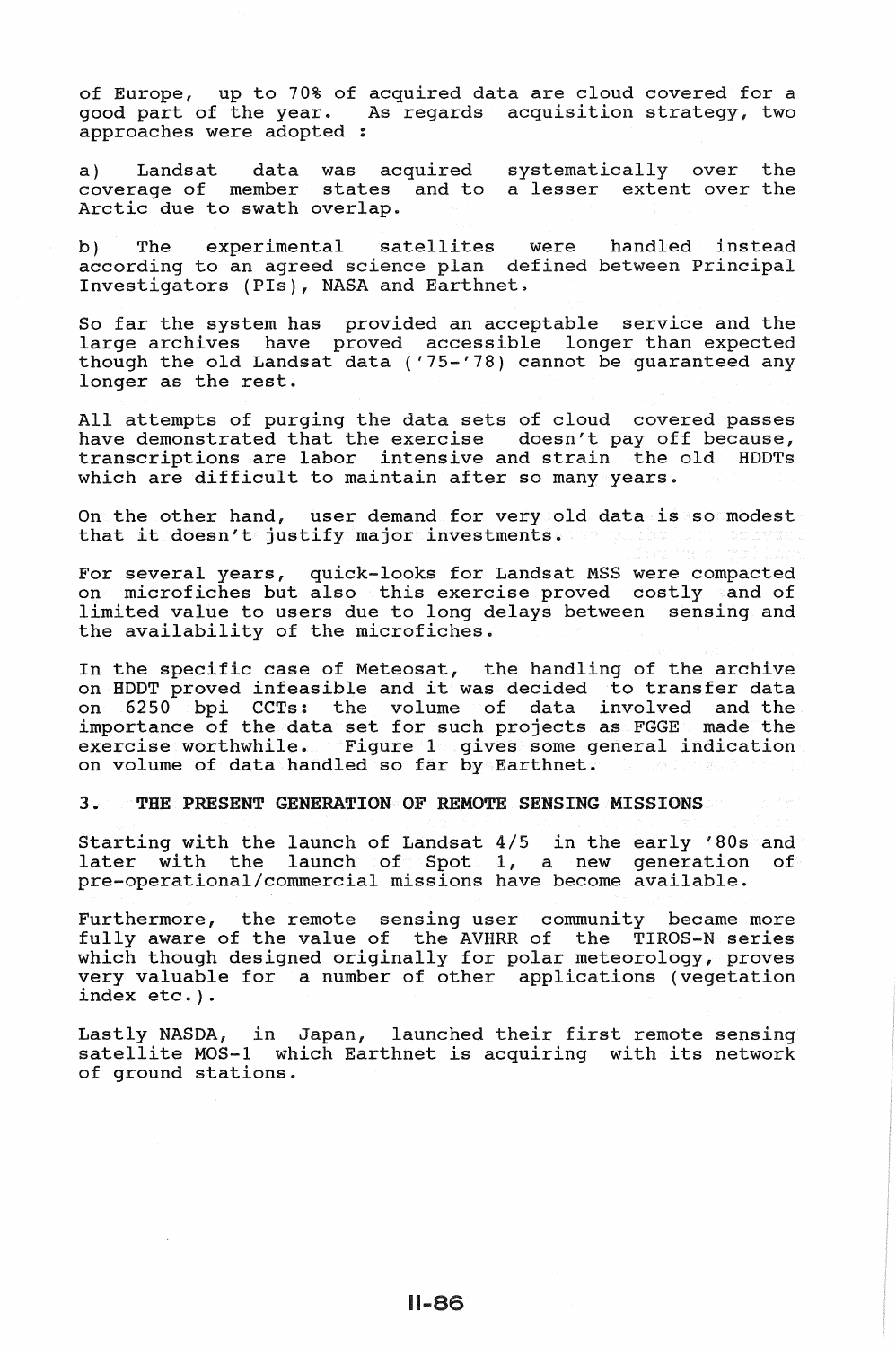The peculiarities of the mission mentioned dictated some evolution in the system used with ESA which will be briefly reviewed here after.

The overall philosophy adopted for Landsat Thematic Mapper (TM) and MOS is not significantly different from the one quoted in the previous chapter with few exceptions :

The quick-look system is undergoing modifications to allow generating of colour masters which are expected to improve users ability to determine suitability of images for their applications.

The network of ground stations is permanently linked via leased lines to the Central User Service (CUS) facilities which allows daily updates of the catalogue and reception of stations logs including information about data acquired, pedefond togs including information dicts data .

Experiments were successfully carried out disseminating within 6 to 8 hours from acquisition MSS full resolution scenes over areas of interest to a number of scenes over areas of interest to a number of<br>pilot/demonstration projects using high speed satellite link.

Spot operations in Maspalomas (Canary Islands) are carried our with the same basic philosophy, however, since the access fee<br>is linked to the number of scenes, requested acquisitions, are is linked to the number of scenes requested acquisitions not systematic but scheduled to match resources and user demands.

At present, Maspalomas can only acquire and record data while processing, when requested by users, is carried out by  $S$ processing, when requested  $z_j$  decre, is called  $z_j$ . processing chain will be installed at the station which will then serve users directly.

The TIROS-N/AVHRR and TOVS (Tiros Operational Vertical Sounder) data are part of a newly started activity of Earthnet aimed at preserving those data which are widely used in Europe for meteorological purposes but are thereafter not usually kept for long term exploitation.

The approach adopted here is somewhat different: having recognised that many stations are already in existence, Earthnet has negotiated agreements with national High Resolution Picture Transmission (HRPT) operators to host at their premises a data archiving subsystem which extracts the data to be preserved, derives catalogue parameters including<br>cloud cover, sunglint etc. qenerates a more advanced sunglint etc. generates a more advanced quick-look and evaluates, based on specific criteria, whether or not data should be preserved in a long term archive. view of the more manageable volume of data involved, archiving is carried out on optical disks (12", 2Gbytes disks). The optical disk generated at the various HRPT stations will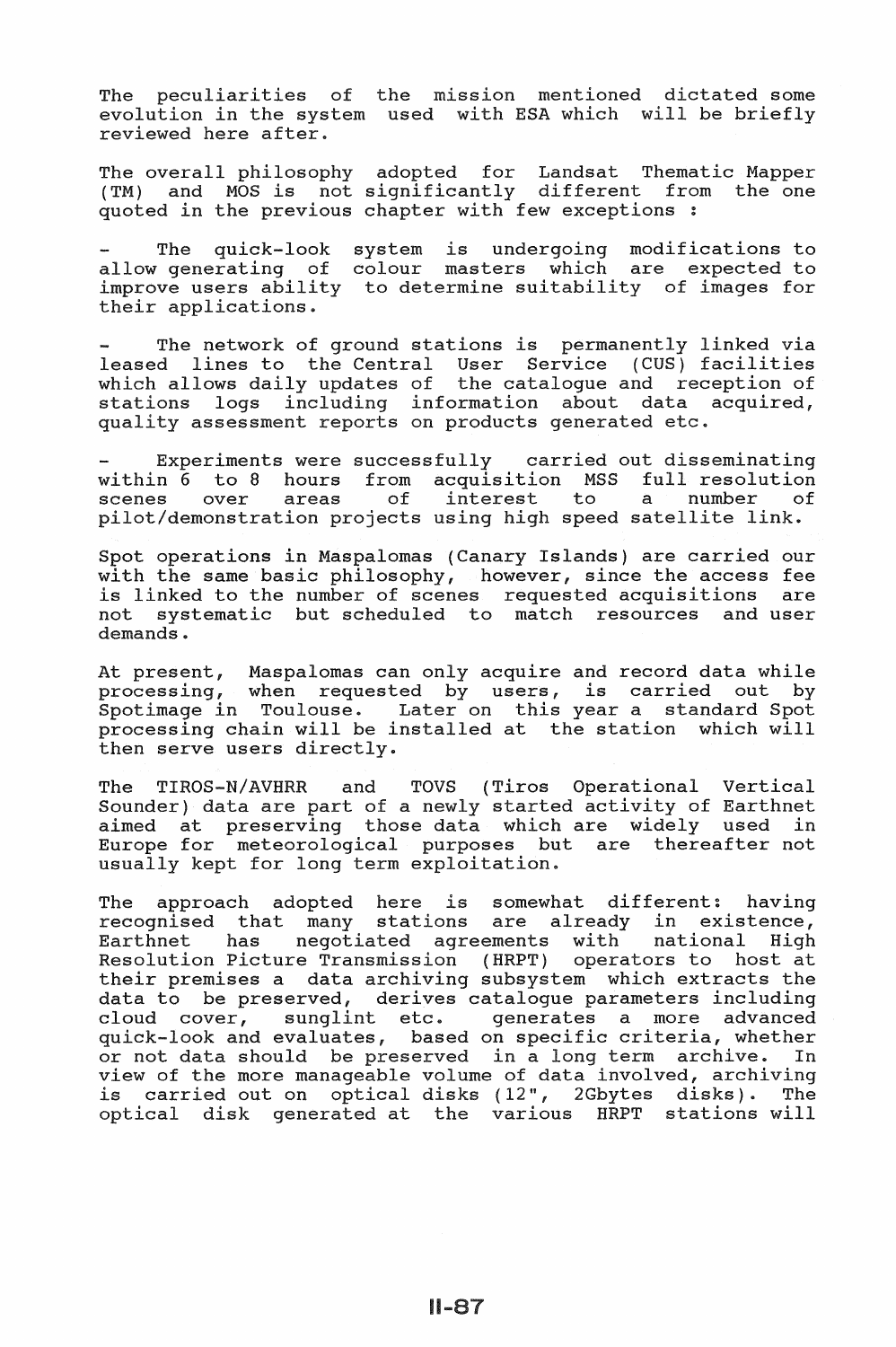eventually converge onto a centralized archive where historical products requested by users will be generated when required.

A central computerized catalogue connected with the archival stations is available on-line from ESRIN. Another feature of interest in the TIROS system is that the archival strategy is decided centrally and the system, based upon the planned HRPT operations and on actual cloud cover evaluation, results will automatically direct station to or not to archive data so that specific cloud free data sets over area of interest be secured.

The option of generating automatically at the stage of data archiving, level 2 products like vegetation index over land, sea surface temperature over sea etc. is being evaluated in cooperation with major user groups.

#### 4. THE ERS-1 PAYLOAD DATA SYSTEM

ERS-1 is the first major remote sensing mission developed by the European Space Agency.

ERS-1 has scientific and application objectives: for this reason ESA is committed to provide, within three hours from sensing, geophysical parameters associated with global sea state (wind fields, wave high and wave image spectra etc.) plus high resolution regional data over Europe derived from the SAR.

ERS-1 payload data system has been designed as an end-to-end complex which includes the following main components :

a number of Real Time Acquisition stations charged with the task of acquiring data from the on-board recording system over an orbit and processing it to geophysical level and make it available for dissemination.

number of SAR acquisition stations capable of generating few SAR scene in near Real Time. This service is exclusively available for the European coverage.

a centralized user services centre (based at ESRIN, Frascati) in charge of handling all interfaces with the users,<br>cataloguing, order handling, quality assurance network handling, quality assurance network management and, upon delegation, mission management.

a number of archive and processing facilities in charge of preserving data generated by ERS and generate products for of preserving data generated by mho and generate preducts for the users either on request or by retrieving relevant products which had been generated by systematic processing.

a wide band data dissemination distribution of near real time data products to users in nominated centres of member states. system ensuring the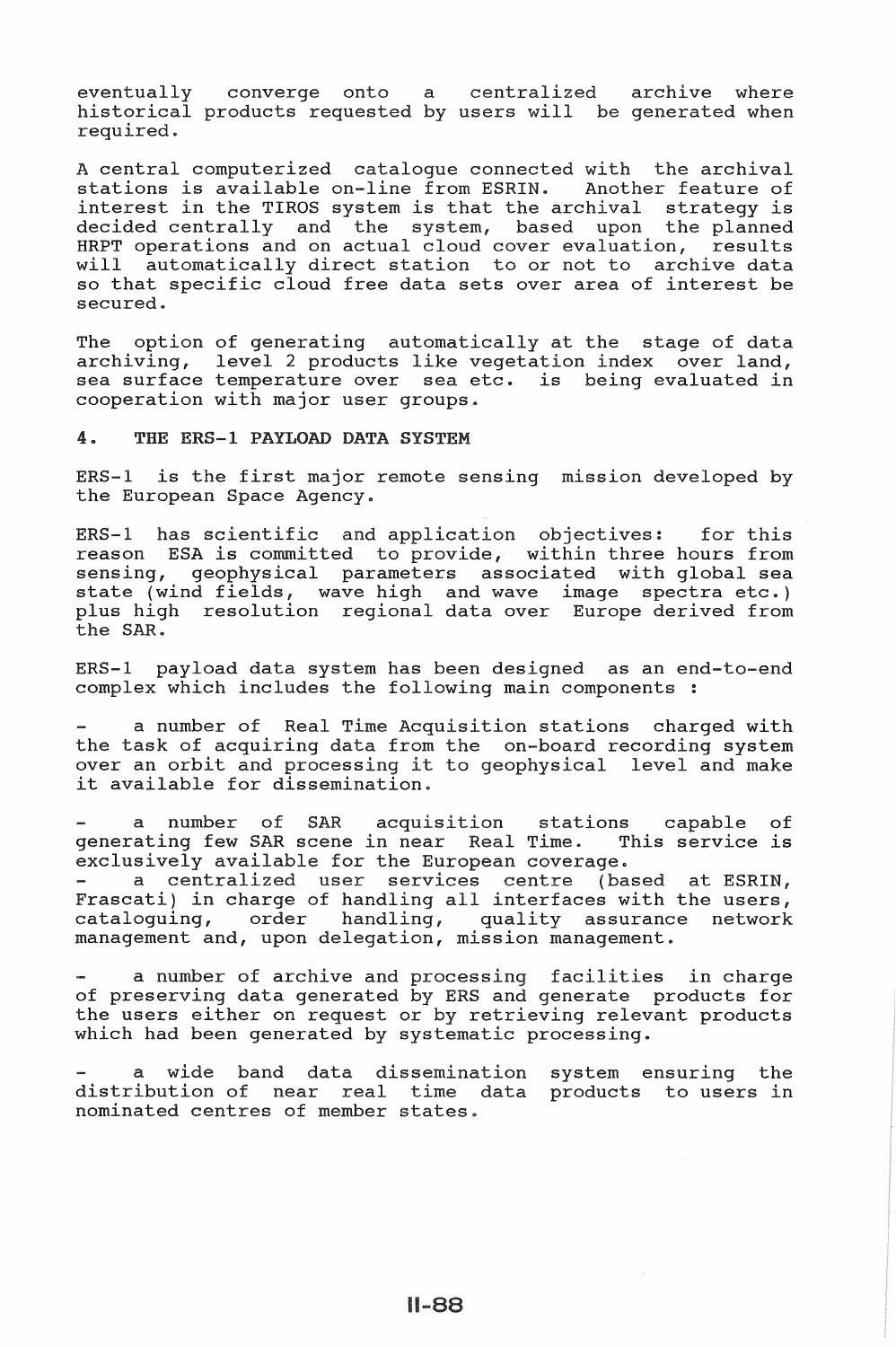a number of national or foreign acquisition/processing centres having signed agreement with ESA to have access to  $ERS-1$  data.

The salient feature of the ERS payload data system are :

all ERS raw data are going to be preserved for at least 10 years after the lifetime of the satellite. Figure 2 summarizes the anticipated data volumes involved.

global Low Bit Rate (LBR) data will be systematical processed and disseminated in near real time while SAR processed and disseminated and disseminated exclusively upon user request.

the archival task will be carried out in a decentralized way separately from the data acquisition facilities. Processing and Archiving Facilities (PAFs) have been Processing and Archiving Facilities (PAFs) have been<br>selected as centres of expertise in different application domains of ERS. These PAFs shall, in particular, support the Agency in the calibration and validation of the mission, its sensors and products, the definition of novel or improved or additional products to be extracted from ERS either off-line or near real time as well as in the definition and validation of quality assessment methods and procedures.

the central catalogue shall provide information about data already acquired as well as on acquisition plans: likewise the users shall have the capability of placing orders for products from the archive but also for data yet to be sensed and for products to be made available in near real time as well as

The catalogue shall contain reference to all data collected for ERS-1 including those acquired by foreign stations and users will not be bothered to know where physically data they need is kept or production is carried out.

At present it is not anticipated to generate the equivalent of he present it is not antierpated to generate the equivarent or<br>Landsat or Spot quick looks: it is possible that such a service might developed the Along TRack Scanning scrvice might be deveroped for the filong frack beaming an instrument of opportunity but it is not planned for the SAR.

ERS-1 will represent a major challenge as regards the payload data system and will allow development and validation of a number of novel features which will be applied for the Polar Platform complex.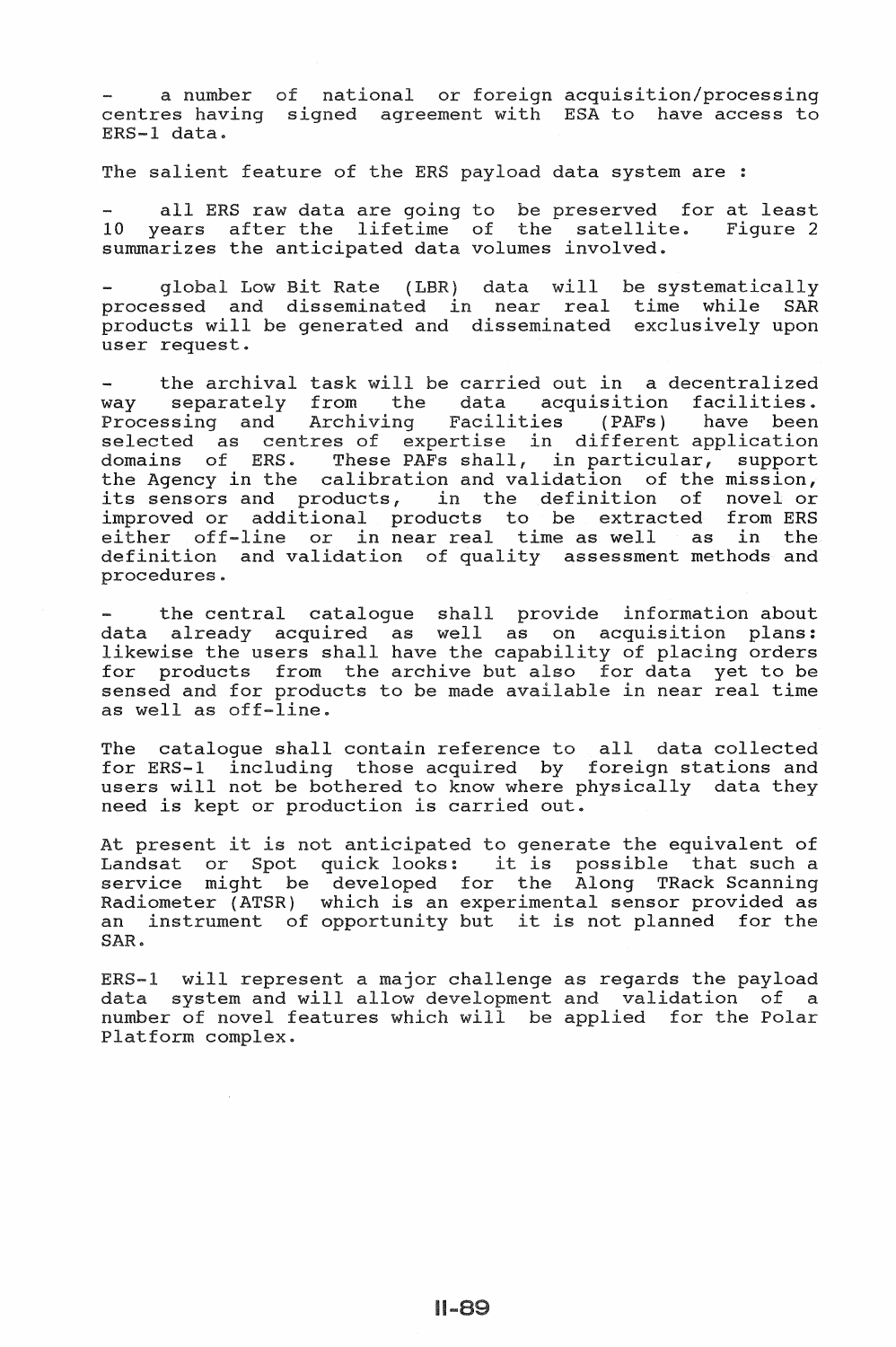## 5. THE POLAR PLATFORMS

The polar platform complex is a part of the international space station programme which being finalized between ESA, Japan, Canada and Europe.

The polar platforms will carry on-board a very large number of sensors of scientific and application nature and they are aimed at a long term earth monitoring system lasting well into the next century.

The polar platforms will rely on a complex space infrastructure developed as part of ISS which will greatly enhance the system and will also impose significant changes to the payload data handling design and implementation: typical examples are the Data Relay satellites (TDRSS, European DRS and Japanese DRS) which will allow real time world wide access to data from the platforms.

At present ESA is only studying the Polar Platforms' (PPFs) end-to-end data systems. Therefore, only very preliminary considerations on its final set up can be provided to date. We anticipate that in a number of aspects the PPF payload data system will be similar to the one presently in place, or that foreseen for ERS-1 e.g. :

the system will be decentralized making use of several regional facilities as well as of specialized centres in charge of specific services along the lines of ERS PAFs. Such operated necessarily just data through data Relay enarge or specific services arong that the facilities however, will not be off-line but could receive global channels.

specialized user community like meteorology could and probably shall set up dedicated facilities to handle sensors data of specific interest.

the centralized user services will offer information about data available for the PPF complex rather than for individual missions.

near real time as well as off-line services will be ensured with systematic and "on request" operations according to the product type and associated user requirements.

Conversely, a number of new aspects will have to be addressed and solved with novel approaches

the central user service for Europe will have to integrate user requests for instrument operated on non-European platforms and liaise with the relevant mission management centres to ensure their feasibility and actual implementations.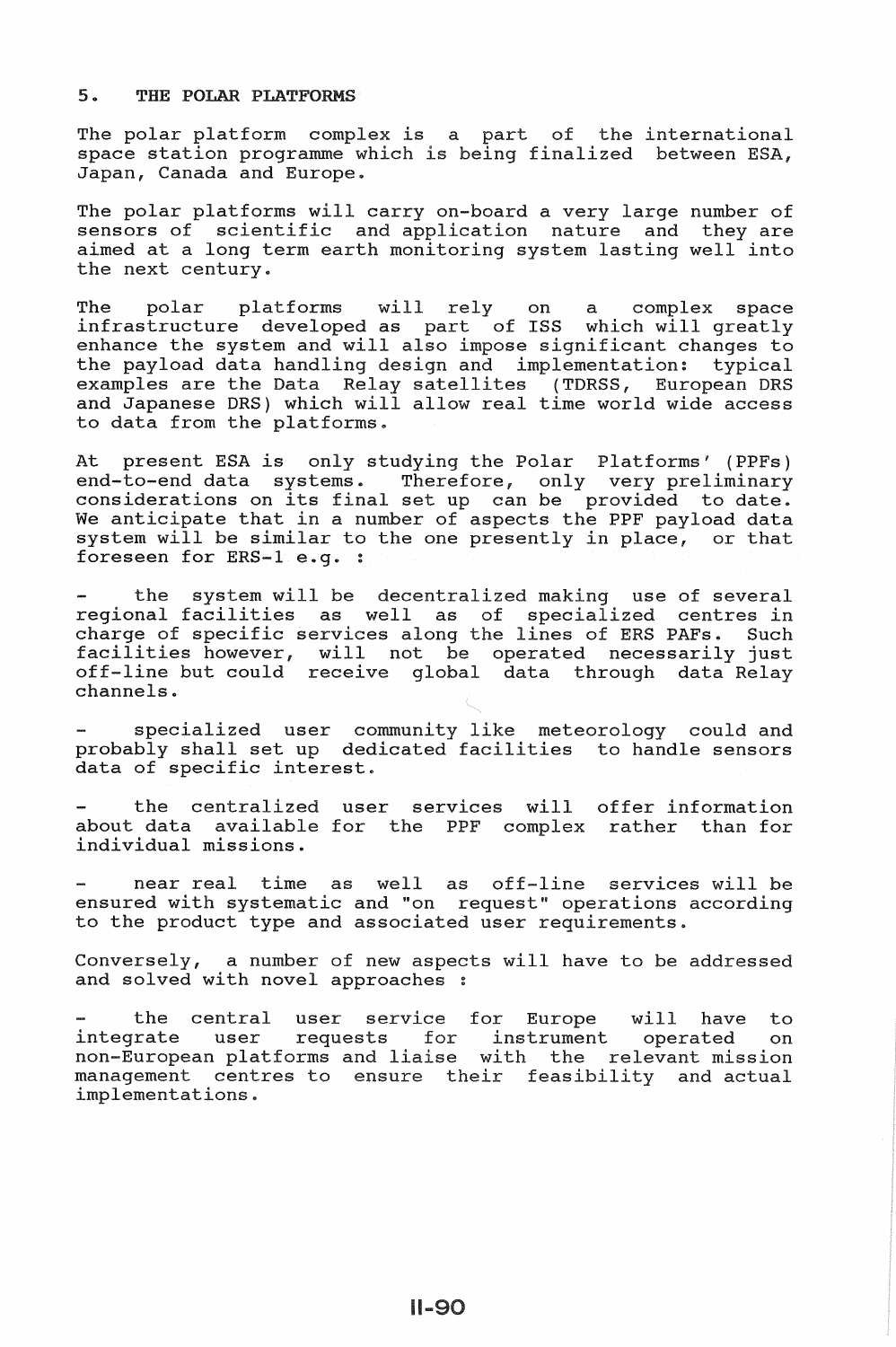Data collected in the United States or in Japan needs to be transferred to Europe when required, either in near real time or in an off-line mode, be processed and delivered to the requesting users. This data traffic may well prove to be complex and expensive and needs therefore to be optimized.

the data dissemination systems of the major partners covering NORTH AMERICA, EUROPE and Japan might need to be interconnected ..

standardization and intercalibration of products will become an essential requirement to allow users to handle indifferently data generated by different sensors operating on different platforms and received and processed by different partners in the system.

the different nature of the sensors operated on PPFs being either scientific/application or commercially orientated will imply complex problems of data allocation, protection, accounting etc ..

The challenge is major but this path appears the only viable one to address the complex issues of environmental monitoring or global change studies.

#### 6 .. CONCLUSIONS

Remote sensing systems seems to change generation every 5 to 6 years: Landsat-1 in 1972, Landsat-3, Seasat, Nimbus, HCMM in 1978, Landsat-5/Spot in 1984/86, ERS, JERS, TOPEX 1990-92, PPFs in 1995-97 ..

Within such a time span two major aspects evolve :

1) User requirements

2) Technology available

We have attempted to describe how in Europe the transition from experimental to pre-operational space remote sensing system is taking place, and its impact on data systems .. System is caning prace, and its impact on data systems.<br>The technology evolution is obviously playing an equally important role but unfortunately, each generation of remote sensing systems operates approximately with the technology prevailing during the previous generation and little can be done to modify this pattern.

So far the most glamorous evolution in remote sensing payload data handling is in the area of available computing power and on-line storage ..

High speed recording technology has not yet evolved at the same pace.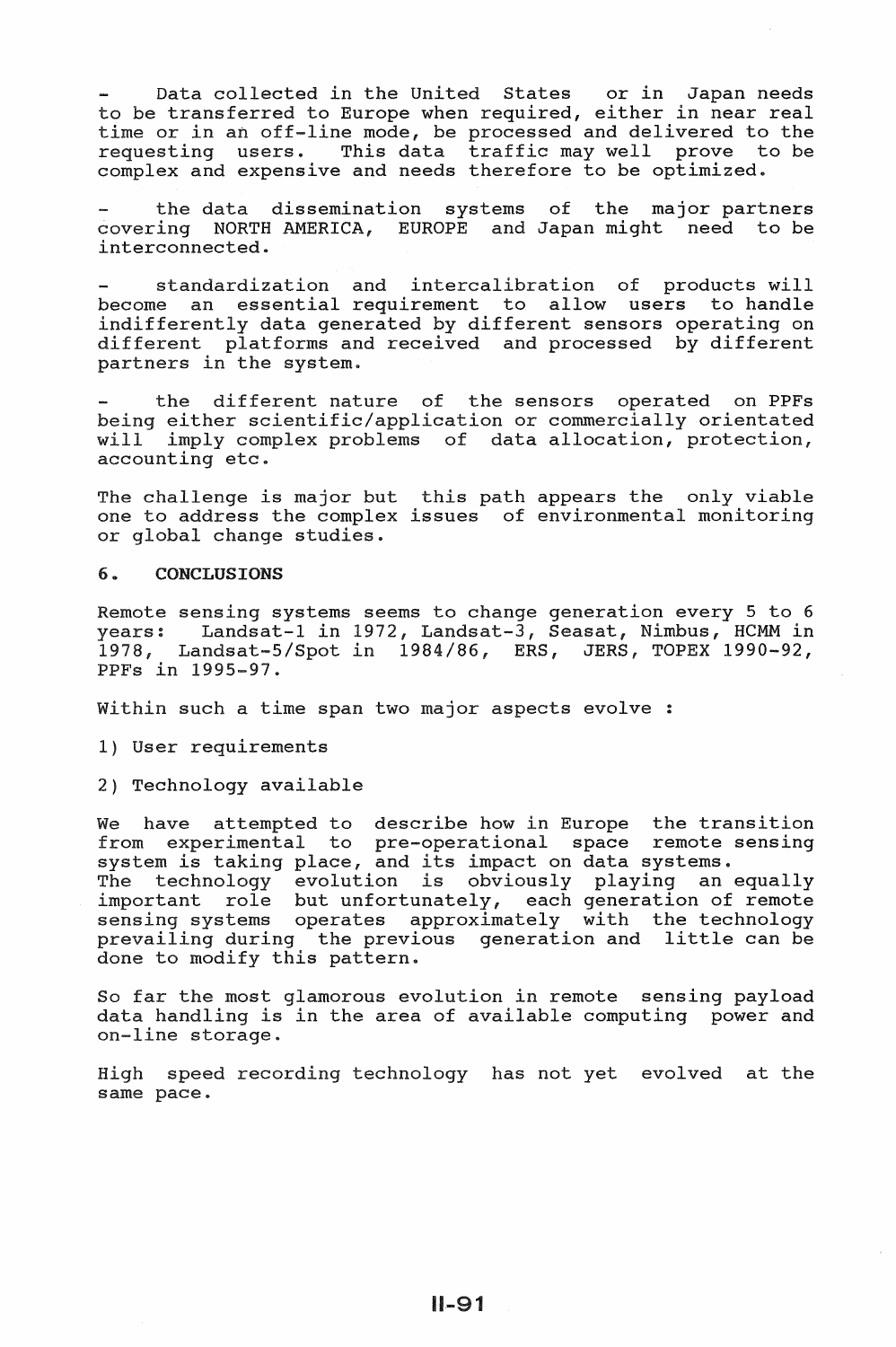Archival technology based on optical recording is reaching maturity only in these last years and has a long way to go before adequate standardization is enforced.

High speed data dissemination and networking are becoming increasingly available and are likely to impact on traditional remote sensing services in a significant way.

Remote sensing is on the move to become a major resource management tool in the next decade and beyond.

Future is indeed a big challenge in this area.

\*\*\*\*\*\*\*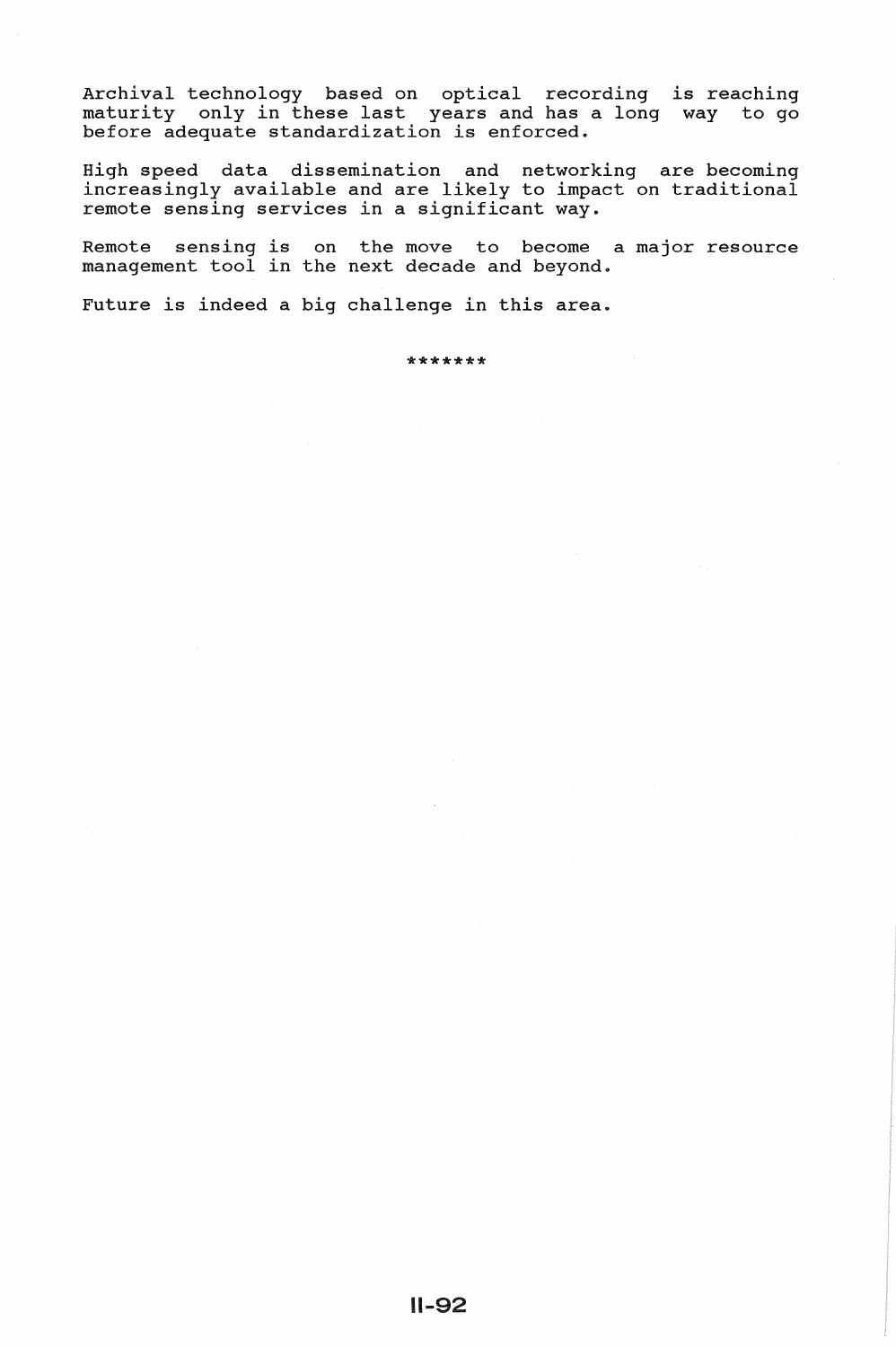|                | <b>MSS</b> | TM           | $MOS-1$ | $\frac{1}{4}$<br><b>TIROS</b> | <b>NIMBUS</b> |
|----------------|------------|--------------|---------|-------------------------------|---------------|
| <b>FUCINO</b>  | 247366     | 63447        | 8600    |                               |               |
| <b>KIRUNA</b>  | 177657     | 68472        | 17300   |                               |               |
| MASPALOMAS     | 29089      | 3896         | 13600   | 1998                          | 2134          |
| <b>TROMSOE</b> |            |              | 7300    | 465                           |               |
| <b>LANNION</b> |            |              |         |                               | 1291          |
| TOTAL          | 454112     | 135815 46800 |         | 2463                          | 3425          |
|                |            |              |         |                               |               |

# Figure 1

# SCENES ACQUIRED BY THE EARTHNET STATIONS UP TO SPRING '88

Total Gbytes

| One MSS scene<br>One TM scene<br>One MOS-1 scene<br>One TIROS pass<br>One nimbus pass | equals<br>equals<br>equals<br>equals<br>equals | 35 Mbytes<br>256 Mbytes<br>16 Mbytes<br>70 Mbytes<br>90 Mbytes | MSS<br>TM<br>$MOS-1$<br>TIROS<br><b>NIMBUS</b> | 15894<br>34760<br>748<br>172<br>308 |
|---------------------------------------------------------------------------------------|------------------------------------------------|----------------------------------------------------------------|------------------------------------------------|-------------------------------------|
|                                                                                       |                                                |                                                                |                                                |                                     |
|                                                                                       |                                                | TOTAL                                                          |                                                | 51882                               |

===============